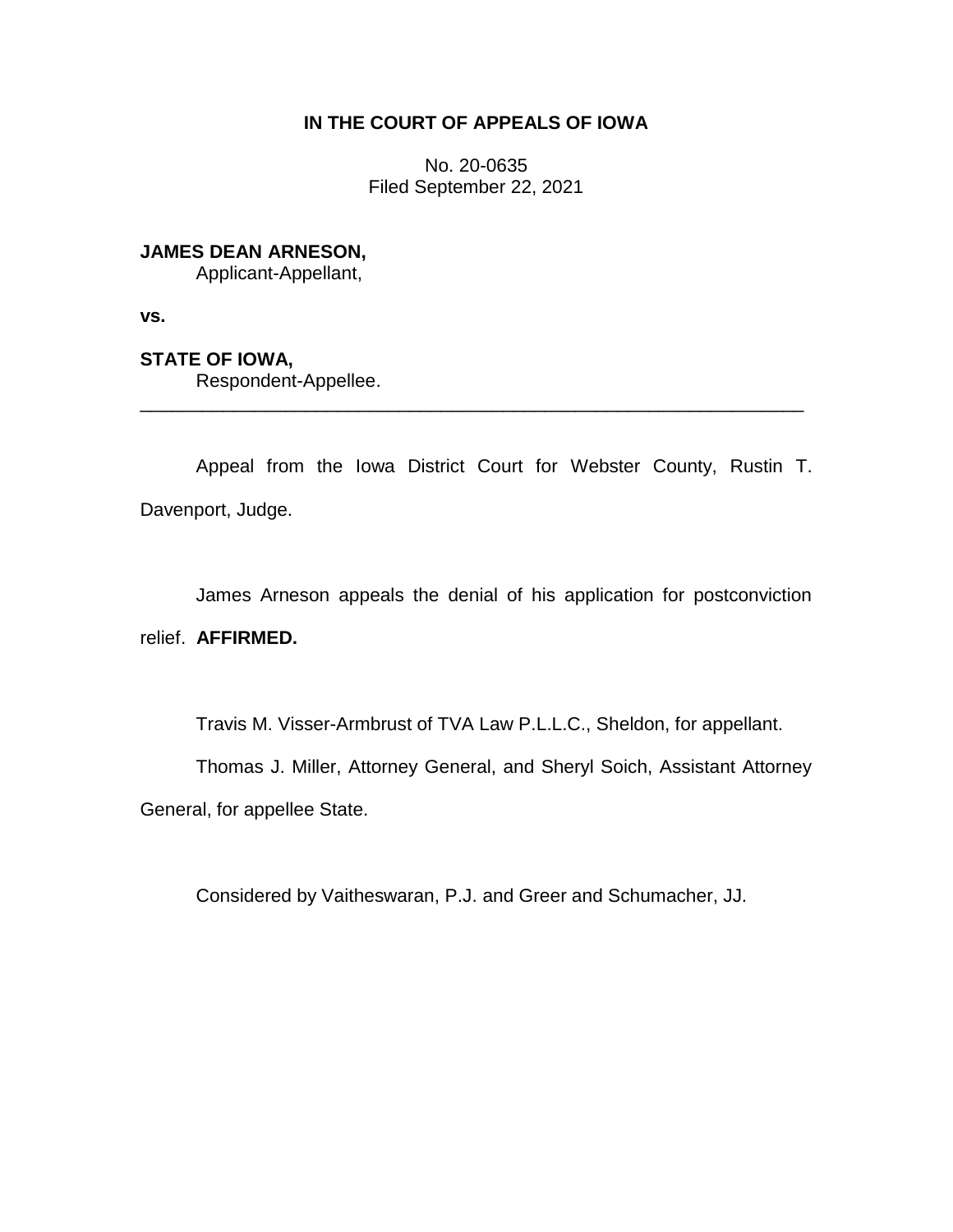### **VAITHESWARAN, Presiding Judge.**

A jury found James Arneson guilty of two counts of third-degree sexual abuse in connection with acts committed on a teen. The court of appeals affirmed his judgment and sentence. *See State v*. *Arneson*, No. 16-0808, 2017 WL 4049324, at \*5 (Iowa Ct. App. Sept. 13, 2017). Of relevance to this appeal, we stated, "Before charges were filed, a police officer asked Arneson if he would agree to an interview. Arneson went to the police station and was questioned about the sex-abuse allegation. During the interview, he provided police with a DNA sample." *Id*. at \*4. We rejected a claim that the DNA sample was obtained in violation of Arneson's right to counsel. *Id*. We preserved a claim that Arneson's "trial attorney was ineffective in failing to challenge the interview and seizure of his DNA under the Fourth and Fifth Amendments to the United States Constitution and article I, sections 8 and 9 of the Iowa Constitution." *Id*. at \*5.

Arneson filed a postconviction-relief application in which he raised the preserved ineffective-assistance-of-counsel claim. To prevail, Arneson had to show (1) deficient performance and (2) prejudice. *See Strickland v*. *Washington*, 466 U.S. 668, 687 (1984). Following an evidentiary hearing, the district court concluded Arneson failed "to establish his burden for even the first prong of the test." The court dismissed the application. Arneson appealed.

"Both the Fourth Amendment to the United States Constitution and article I, section 8 of the Iowa Constitution protect individuals from unreasonable searches and seizures." *State v*. *Warren*, 955 N.W.2d 848, 859 (Iowa 2021) (citing U.S. Const. amend. IV; Iowa Const. art. I, § 8). "Subject to a few carefully drawn exceptions, warrantless searches and seizures are per se unreasonable." *State* 

2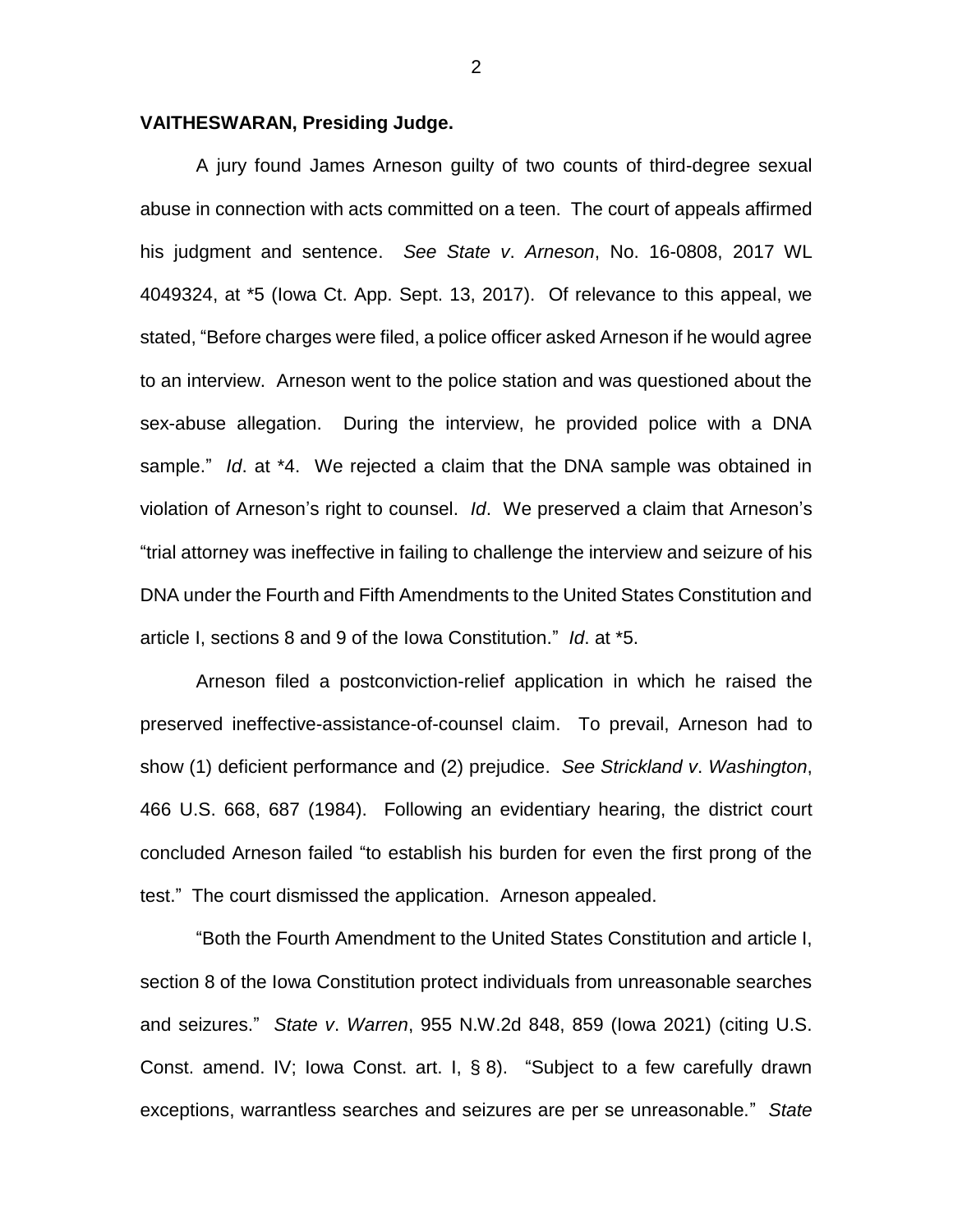*v*. *Lewis*, 675 N.W.2d 516, 522 (Iowa 2004); *see also State v*. *McGee*, 959 N.W.2d 432, 445 (Iowa 2021). One of the exceptions recognized by the supreme court is a consensual search or seizure. *See Lewis*, 675 N.W.2d at 522. "We ordinarily 'interpret the scope and purpose of the Iowa Constitution's search and seizure provisions to track with federal interpretations of the Fourth Amendment' due to their nearly identical language, though we remain cognizant of our duty to independently interpret the Iowa Constitution." *Warren*, 955 N.W.2d at 859 (citation omitted).

Arneson argues the two constitutional provisions as one. He concedes he consented to the warrantless seizure of his DNA but asserts his consent was involuntary and his trial attorney should have raised the issue.

Voluntariness of consent requires consideration of several factors:

[P]ersonal characteristics of the [consenter], such as age, education, intelligence, sobriety, and experience with the law; and features of the context in which the consent was given, such as the length of detention or questioning, the substance of any discussion between the [consenter] and police preceding the consent, whether the [consenter] was free to leave or was subject to restraint, and whether the [consenter's] contemporaneous reaction to the search was consistent with consent.

*State v*. *Lane*, 726 N.W.2d 371, 378 (Iowa 2007) (emphasis omitted). The district

court addressed these factors as follows:

During the police interview, the detective questioning Arneson is in plain clothes and seated at the end of the table from Arneson. The detective is not in between Arneson and the door of the interview room. Arneson even states at one point, "See I'm not looking at you as a detective prosecuting me, I'm looking at you as the guy in the middle." As pointed out in the State's Brief in Resistance, the detective told Arneson that he was free to go, told him he was not under arrest, and explained the way that Arneson could easily leave the building. Further, Arneson arrived at the police station voluntarily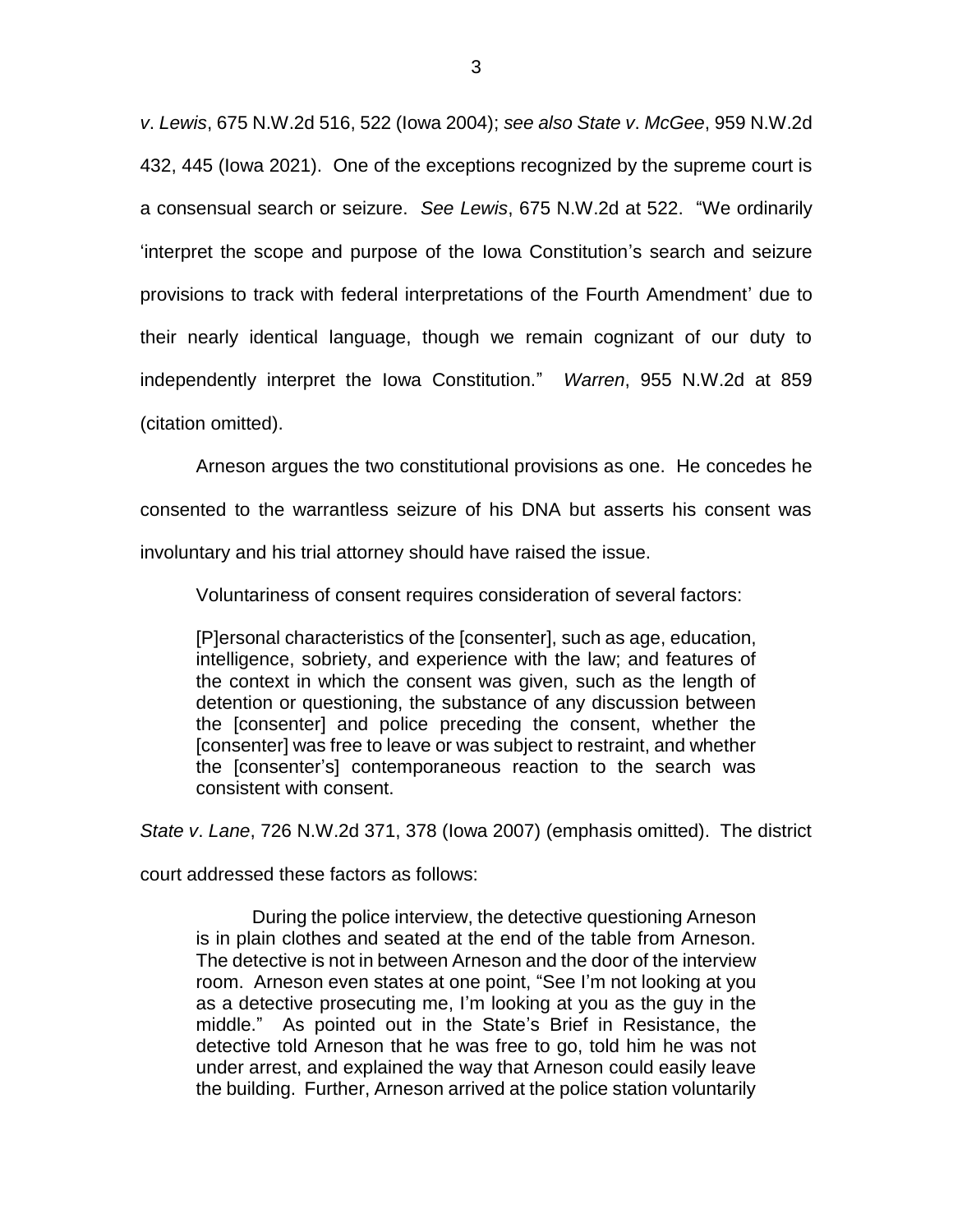and was not arrested until approximately one year later. Arneson even left the room at one point to use the restroom.

. . . . . . . [T]he detective begins by asking Arneson if he understands what DNA is and the different sources of DNA. The detective then provides explanation and information to these questions. The detective asks Arneson if his DNA would show up on the victim's body after an examination. The detective proceeds to say that he is asking Arneson for his DNA to compare to the victim's examination kit. Arneson then responds, "This is crazy! You can have my DNA, I don't care." Later on in the interview, Arneson also says, "Let's do your DNA. I'm going to give my DNA because I didn't do anything . . . ." Therefore, the Court finds that Arneson gave voluntary consent to the DNA sample and it was not coerced.

The record, including a recording and transcript of the police interview, supports the district court's findings. Reviewing the record de novo, we also note that Arneson was sixty-two years old, had a GED and "a degree in reinforced plastics, fiberglass," and had extensive work experience including employment "as a superintendent for a construction company" and supervisory duties over nineteen people. Arneson seemed unimpaired during the interview, although he acknowledged an addiction to cold pills. As for Arneson's familiarity with the law, he knew the matter was serious enough to ask for an attorney. He also asked the detective "why" the detective wanted his DNA and, when told it was for comparison purposes, said "I understand." Notably, the detective did not dissuade Arneson from retaining counsel, nor did he sugar coat the purpose of the DNA sample. Even with an understanding of its import, Arneson said, "I want to give you the DNA, I think that's fair." He repeated, "I haven't done anything, but you're more than welcome to have the DNA." "Want" and "welcome" are not words of coercion.

Like the district court, we conclude Arneson voluntarily consented to give the detective a DNA sample. It follows that Arneson's trial attorney could not have